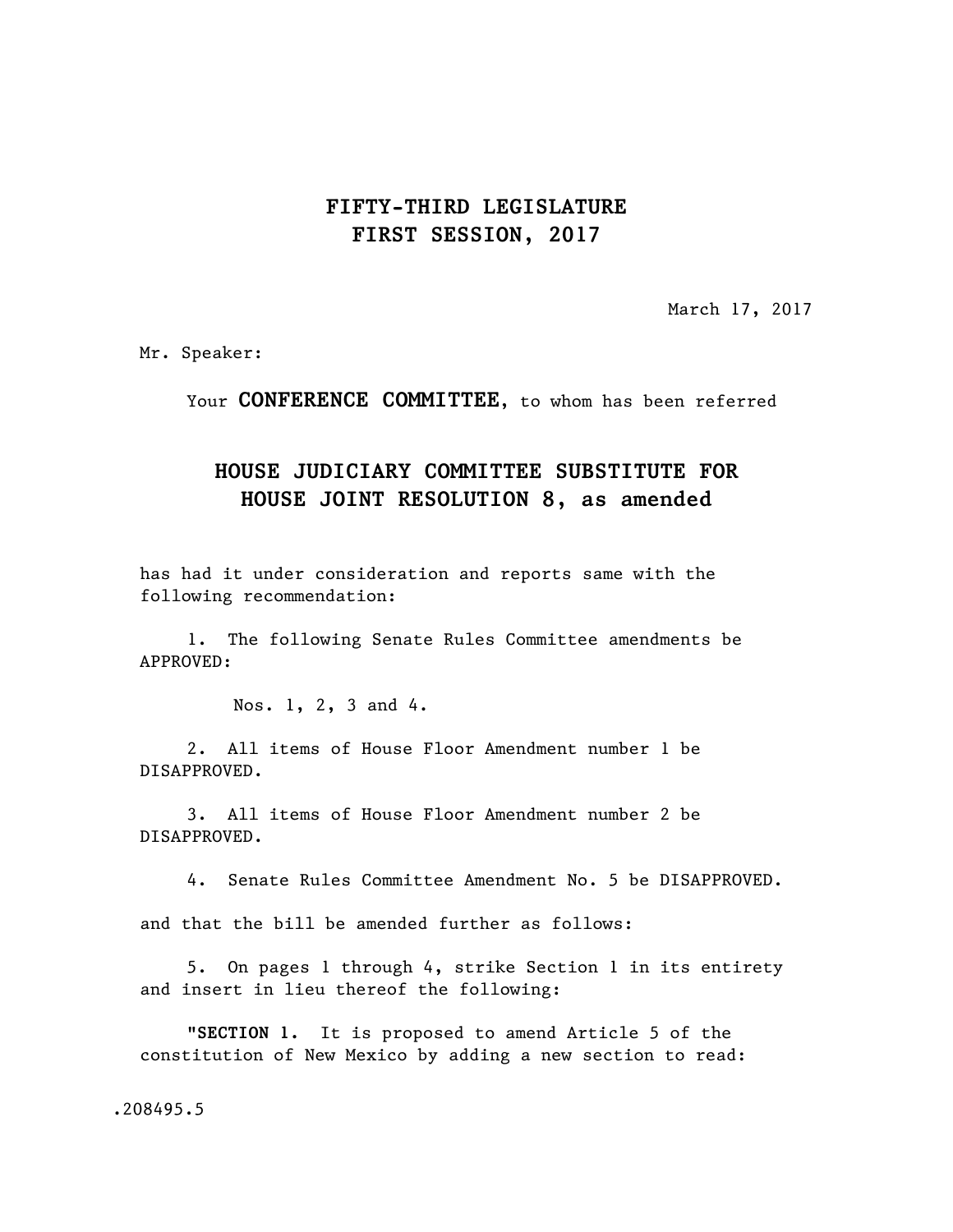## **FIFTY-THIRD LEGISLATURE FIRST SESSION, 2017**

CC/HJC/HJR 8, aa Page 2

"A. The "state ethics commission" is established as an independent state agency under the direction of seven commissioners, no more than three of whom may be members of the same political party, whose terms and qualifications shall be as provided by law. The governor shall appoint one commissioner. One commissioner each shall be appointed by the president pro tempore of the senate, the minority floor leader of the senate, the speaker of the house of representatives and the minority floor leader of the house of representatives, all as certified by the chief clerks of the respective chambers. Two commissioners, who shall not be members of the same political party, shall be appointed by the four legislatively appointed commissioners.

B. The state ethics commission may initiate, receive, investigate and adjudicate complaints alleging violations of, and issue advisory opinions concerning, standards of ethical conduct and other standards of conduct and reporting requirements, as may be provided by law, for state officers and employees of the executive and legislative branches of government, candidates or other participants in elections, lobbyists or government contractors or seekers of government contracts and have such other jurisdiction as provided by law.

C. The state ethics commission may require the attendance of witnesses or the production of records and other evidence relevant to an investigation by subpoena as provided by law and shall have such other powers and duties and administer or enforce such other acts as further provided by law."".